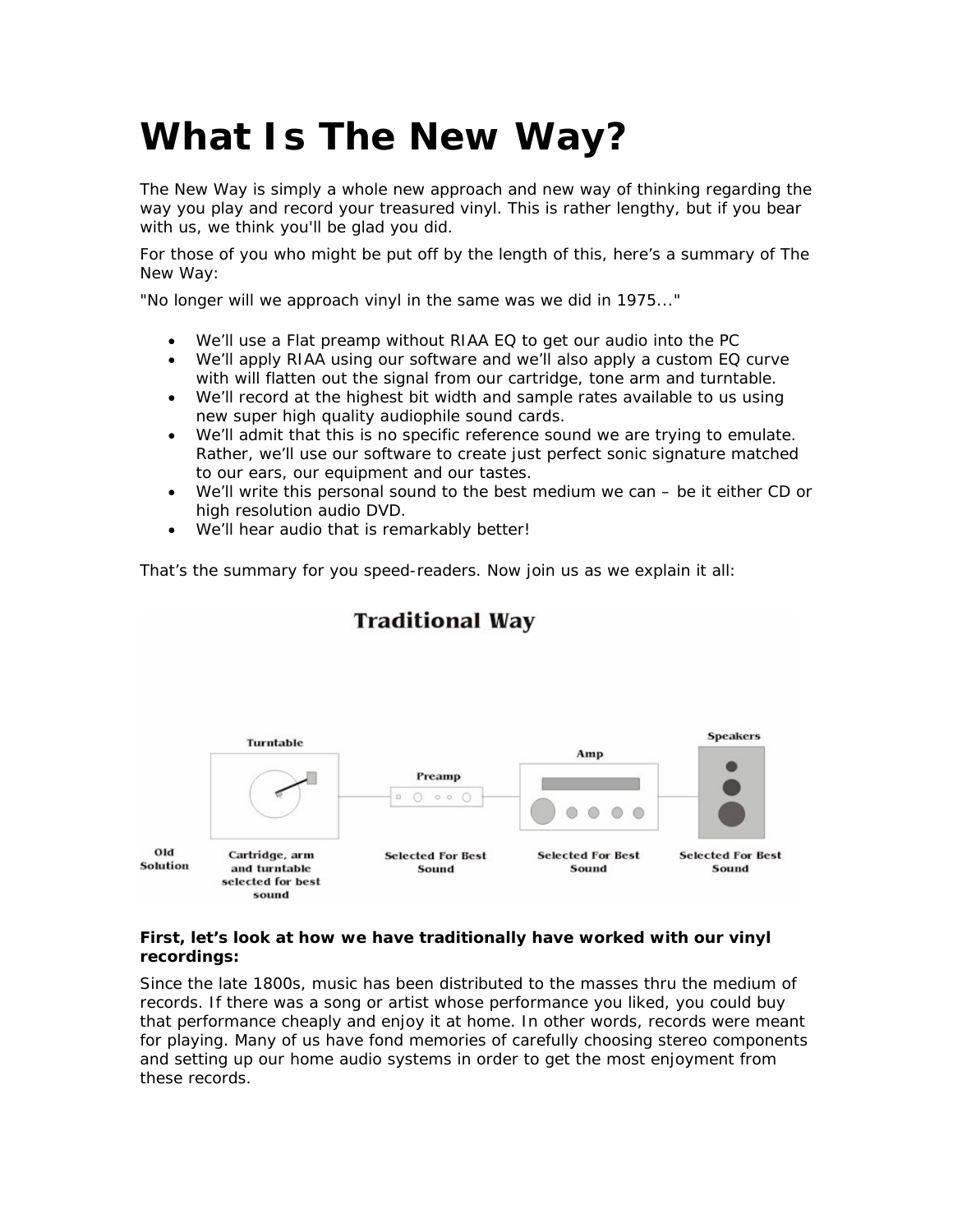Things changed radically in the 1980s as records were supplanted by CDs. Even though there are still modern recordings being issued on new vinyl, the era of vinyl recordings was over. But a funny thing happened. People didn't rush out to dump their old vinyl records. In fact, there are many people out there today who still prefer the analog sound of vinyl to the sound of CDs. Even if you like CDs generally, many vinyl recordings never made it to CD or, if they did, suffered from inferior restoration. Let's also not forget that since we already owned the record, we'd actually have to pay twice to buy the CD – an important point for the more thrifty among us!

So vinyl remains a very popular medium 25 years after it "died" and appears to actually be increasing in popularity as many audiophiles continue to search for the best combination of cartridge, stylus, turntable, preamp, etc.

Many of us, however, had a somewhat simpler idea:

#### *Why not just play our records into our computer, remove the clicks, pops, surface noise and rumble and make a CD from them?*

For years, we have thought about this subject just like you did and have offered the best noise reduction and audio enhancement tools on the market. In effect, the idea has all along been that we would play our records just like it was 1975, record them into the computer and clean them up. This is a good approach and will yield some good sounding CDs. But today, we think we can do better because times have changed. Indeed, we are suggesting that we no longer think of our vinyl records the way we did in 1975. We are suggesting that we not simply play them into the computer in exactly the same way we played a popular album such as "Dark Side of the Moon" on our stereos in 1985.

Our present method of restoring our vinyl and ending up with a CD is, in our opinion, more akin to copying a computer disk than it is to lovingly restoring a vintage vinyl recording. Imagine for a second that your vinyl record is really just music data like any other computer data. To transfer to CD, we start with music data on a vinyl disk. We copy it to our hard drive. Then we remove extraneous stuff from the recording and write this data to a CD. Doesn't this sound as much like editing a spreadsheet as it does bringing analog music to life?

Certainly, a recording engineer pays MUCH more attention to the overall sound of the music than to the tools he uses. His digital recording tools and effects units are there simply to allow him to achieve his artistic vision – not to do rote transfer of one medium to another.

We can hear you saying, "Now wait a minute. My record contains the music in exactly the form that the original artist and recording engineer wanted. The best I can ever do is faithfully record this into my computer and remove the noise. If I do this, I'll end up with something that is true to the artistic vision of the people who made the record."

#### Sorry. Not true.

For the reasons why, let's look at the world of audiophiles:

We have recently been studying audiophile catalogs and web sites. These outlets offer literally hundreds of preamps, cartridges, amplifiers, speakers, and other devices to make your audio sound better. On audiophiles newsgroups, you'll find them discussing why a 00 preamp actually sounds better than a 00 preamp. There will be arguments as to which cartridge sounds the best – and the same for all the major stereo components. You'll hear discussion that Preamp A provides "upper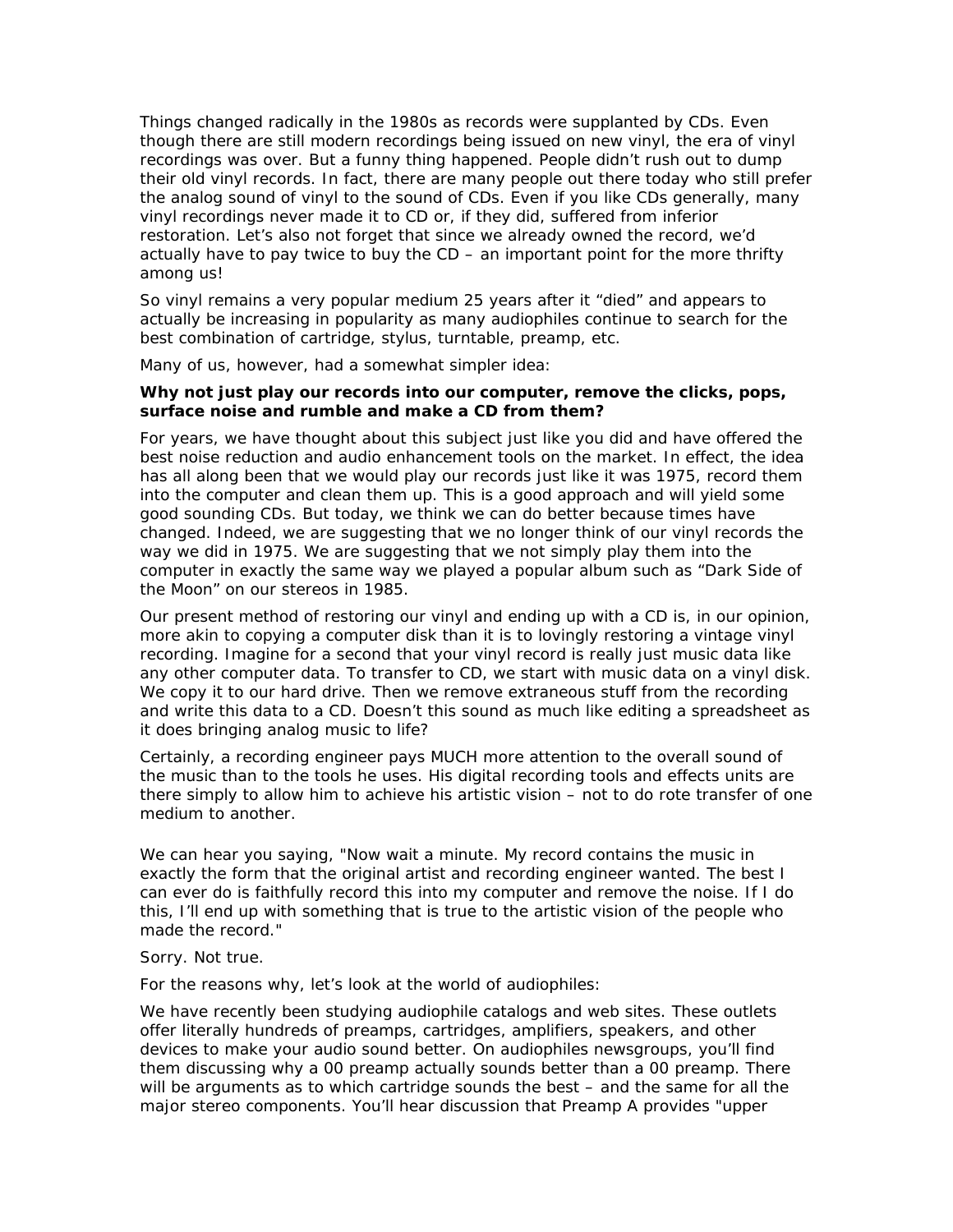frequencies that are sweet and delicate", "great mid-range punch" and "warmth and liquidity". This may sound a bit strange, but consider how difficult it is to describe small differences in sound using English words.

We can certainly understand the problems our audiophile friends have in describing their audio especially when wine tasters have to resort to something like, "smooth with just a touch of impertinence...

But here's the bottom line – there is no reference standard for what you hear when you simply play a record (or a CD for that matter). Even in the multi-thousand dollar audiophile world, every piece of equipment is different and will produce a different result. This is why audiophiles go to great lengths – and expense – to get a sound that is pleasing to them. However, even in the audiophile world, there is no gold standard for what recordings should sound like. Play the same record on 10 different stereo systems, and you'll get 10 different sounds. That's just a fact.

# **So where do these differences come from and why do they exist?**

There are 4 major answers:

- **No piece of stereo equipment is "perfect".** From turntable to speakers, they will all have their unique sound.
- **No record is perfect.** Even if we assume that the master recording was "perfect" (which we certainly can't), there are differences in the record manufacturing processes, the wear of old records, the noise on them and the time in which they were recorded. Record collectors have for years discussed the merits of various record pressings and record companies often had "high quality" and "regular quality" divisions.
- **No ears are perfect nor are our tastes the same.** Most of us lose some of our high frequency hearing as we age. We may no longer get the full impact of a sizzling cymbal hit even if our stereos are playing it just the way it was intended – which is highly unlikely. Also, all of us have personal preferences as to what sounds good. You can tell when someone likes a lot of bass when they share it with you from their cars when you are 6 lanes away.
- **No listening environment is perfect.** Your listening room with its curtains, carpets and sound reflecting walls will make a difference in what you hear. This is why recording studios are covered in sound absorbing material.

# **Finally to the point:**

Ok, we've finally come to the point. It's not 1975 anymore and, for many of us, records are not meant to be played as they used to be. Instead, times have changed and now records are meant to be transferred. And, this process of transferring the music on records to another medium needs to be based on our individual preferences. In effect, we are going to suggest that we start thinking like audiophiles and change our method of restoring our vinyl from one that is akin to copying a computer disk to one that gives us a much better opportunity to create a final result that is just perfect to our ears. After all, this is what audiophiles have been doing for years.

It's a new millennium, and with a new approach, you can now create recordings that are dramatically better.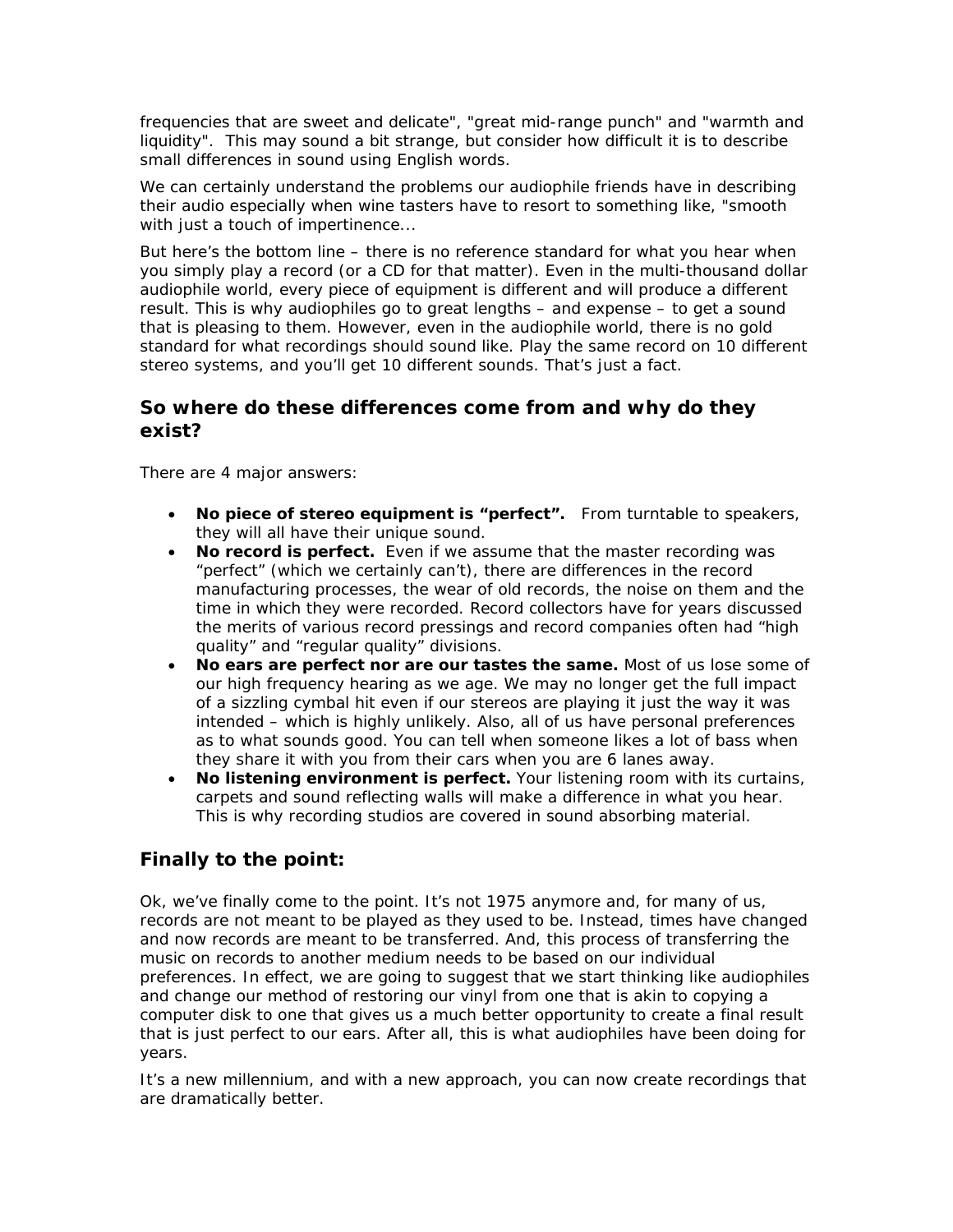# **This is The New Way. Tada!**

# The New Way



So, what does this mean specifically as regards transferring vinyl to CD or DVD?

First, we are going to provide a fully flat recording from the record to the computer. We're going to do this with a phono preamp that has no built in RIAA equalization.Next, we are going to use a test record and DC Six to fully "dial in" your system to remove non-linearities in all the components from the cartridge to the sound card. You'll only do this once and we'll then know we are getting the best (and flattest) audio from the record into the computer.We'll also now suggest we record at high bit widths and sample rates – all the way up to 24 bit 192khz. Today we have the ability to make audio DVDs at these quality levels, but even standard CDs will greatly benefit from this new approach.

Now we'll provide an almost perfect RIAA EQ to this recorded audio. We'll not use the much more error prone RIAA EQ that is in normal phono preamps, but rather the almost perfect one in DC Six. Then, in another break with the past, we'll use audio enhancement tools in DC Six to adjust the audio so it sounds best on our equipment and to our ears.Lastly, we'll write this high-resolution audio to CD or DVD-A. We'll end up with something that is much better than we have in the past.

#### **Why a Flat Preamp?**

First a question - Do you want to hear the audio EXACTLY as it appears on the record or do you want to hear EXACTLY the audio the original mastering engineer created?

As many of you may know, what is on the record is way yonder different from what the original mastering engineer heard when he mixed the master two track audio tape. In fact, if you were to hear the audio exactly as it is recorded on the record, you may even be shocked. We suspect that most of you have never ever heard the audio exactly as it is on an LP (or 45rpm or 78 record for that matter).

Let's take an example: Suppose you are the head engineer on Pink Floyd's Dark Side of the Moon, Alan Parsons . You are given a tape with multiple audio tracks that contain all the musicians' performances. You ever so carefully mix the 16 individual tracks of audio together. You make sure the volume of each musician is perfect. You use your years of experience and a wondrous array of technical tools to create just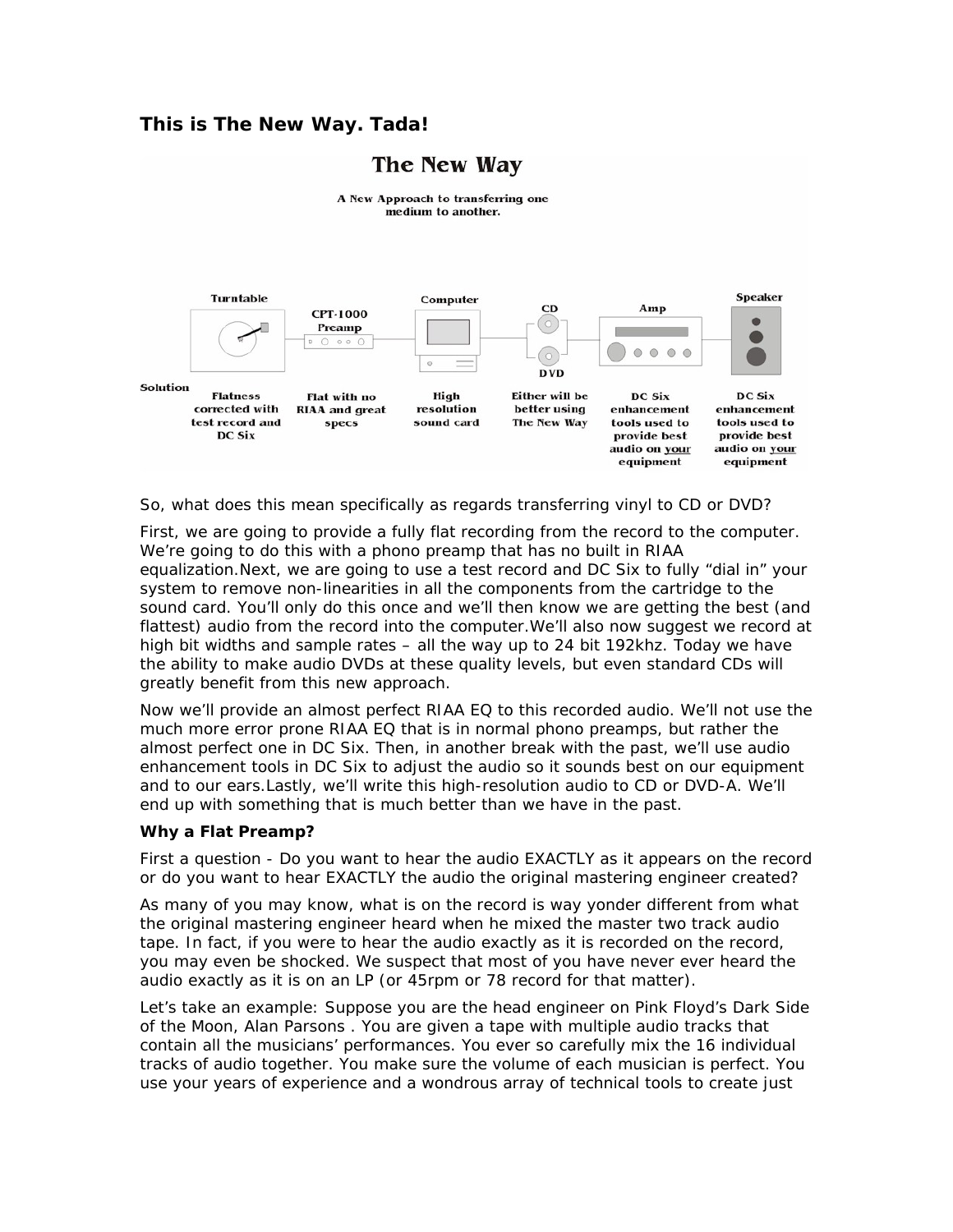the perfect sound. After hundreds of hours of painstaking work, the band signs off on the master tape and you listen one more time to the final result. "Perfect", you think.

Your audience thinks so too. Your album remains in the top 200 selling albums in America for 724 weeks.

It's a classic album that has just an amazing sound. But that sound is not on your LP. It's nothing like what the original mixdown master tape sounded like. Instead, what is on the record has almost no bass. It's has very shrill high frequencies. It sounds like a poor AM radio on steroids. And we don't have to pick on Pink Floyd. Every album in your collection sounds this way. "Now wait just a doggone minute", I can hear you say. "My albums don't sound like that at all. With my Mitsuwama vintage tube preamp, and my Hectordyne 9000 gravitationally coupled amplifier, I get great sound. These are the finest stereo components ever made. They were hand made by elves in a clean room without any air in it. They are absolutely transparent and are almost perfect in reproducing the sound on the album". If you screamed this at your computer screen, please take a break now to get your blood pressure back to safe levels.

#### **Feeling better?**

Actually you are half right. You probably do have good stereo equipment, but the sound on your LP has almost no bass and is very shrill and bright in its high frequencies. Bank on it.

This is simply the way records are made. They are made this way on purpose. The bass frequencies are reduced by a whopping 20db and the high frequencies are increased dramatically BEFORE the master tape is written to a record. The result is just what we have been saying - very little bass and shrill high frequencies. That's what is actually on your records.

Okay, you are starting to believe us. But why in the world would the record companies not record the exact audio from the master tapes right on the records?

There are two reasons - one has to do with recording physics and the other has to do with our old friend, noise.

First, let's start with the physics. The amount of bass on a record is a function of the width of the groove. The more low frequencies and the louder the bass, the wider will be the groove. This is the way records work. So, if we have a recording with lots of loud bass, we'll make very wide grooves. The wider the grooves, the more space that is required between them and therefore the fewer that we can put on a record and the less time we can record on an album side. Heck, a rap record might only last for a minute or two on a record because the grooves would be so wide. This may be a good thing, but it's beside the point.

So the record companies reduce the bass simply so that the record grooves are not unnaturally wide. The frequency below which this occurs is referred to the turnover frequency. This is the frequency at which the cutting head reverts from a constant velocity mode of operation to a constant amplitude mode. For RIAA, this value is 500hz.That covers the low amount of bass on records, how about the excess of high frequencies?

To understand this, let's cover how a master record is actually made.Basically, a record mastering machine consists of a cutting head which is similar to your stereo cartridge. The stylus in this cutting head actually has a heat element in it to help make the grooves on the record. This cutting element is connected to an amplifier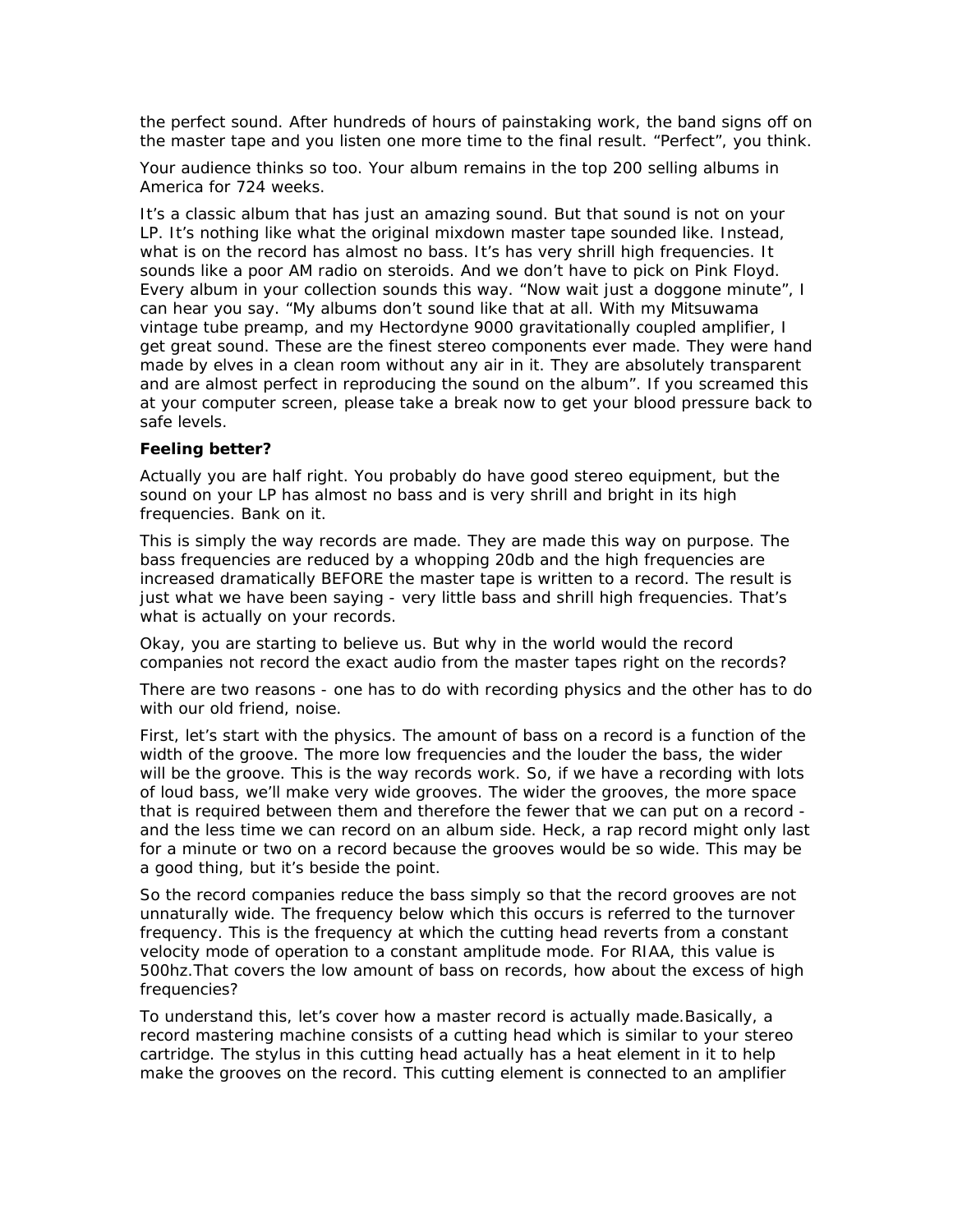which drives the cutting head in time with the music. Thus, your music is translated into a series of spiral grooves on the disk.

Since we have an electronic amplifier as an integral part of the record mastering machine, we have broad spectrum noise from the amp which sounds like hiss. This is due to the nature of electronics and can be reduced but not eliminated in the design of the equipment. The record itself has noise as a normal part of the medium due to tiny imperfections in the master record and in the vinyl that you end up owning. There's no way not to have this noise. It'll be there and it'll be hearable. What to do?

We can use the fact that the amount of noise generated by the amp and by the record itself is relatively fixed in volume. You'll get some noise but it'll not vary a lot. What if we then simply made the high frequencies in the good audio much louder?

This will cause the good audio to be much louder in the high frequencies while the noise added by the mastering equipment and record would be fixed. The result will be a good Signal to Noise Ratio - that is the difference in volume between our good audio and the volume of the noise will be a large number.

This process is called **Pre-emphasis** and is applied during the creation of the lacquer master. The frequency above which this is applied is called the Roll-off frequency. For RIAA this occurs at 2120hz.This is why the high frequencies on records are pumped up a lot. It's simply so our good audio high frequencies are much louder than our noise floor. We'll see how this helps us later. So now you know why the audio on our records is recorded with very little bass and with lots of high frequencies. The next question has to be, "why do my records sound good when I play them". The answer is a nice little thing called a Compensation Curve.

You see, the problem with wide grooves at low frequencies and with noise in the high frequencies has been known since the beginning of records. And even starting with the electrical recording era, which began in the mid to late 1920s, record companies fixed the problem by reducing the bass. As you might guess, here's the secret - your stereo equipment does exactly the opposite thing when you play a record. It increases the bass and it decreases the highs. Basically, your stereo equipment has a pretty complex tone control inside it to do this job.

The theory is this - if we drop the bass by exactly 20db when we record, but increase the bass exactly 20db on playback, we'll get the original sound. The same idea works in the high frequencies; we pump them up when we record and we drop them back to normal when we play back. We are sure you can see that this makes perfect sense. But there is a complication, and it's a big one. To see the problem, let's travel back to the early days of LPs. Don't worry, we won't be there for long. Now let's assume you are going to make a record and you are familiar with the "wide groove" problem at low frequencies. After some experimentation, you decide that dropping the volume of a 30hz signal by 20db will result in just the right width of the record groove. That's all well and good, but what about 300hz audio? 300hz is a higher frequency than 30hz, so it won't make as wide a groove on the record to begin with.

If we drop it by a whopping 20db, we'll end up with relatively narrow grooves. Not a good idea, you think. Again you experiment and find that at 300hz you should really only decrease the signal volume by about 2db in order to get reasonable groove widths. Next you turn your attention to the high frequencies. You know that you are going to have noise in your recordings in this frequency range, so you find that at 10,000hz you need to increase this frequency by a gigantic 16db. This makes the good audio at 10khz so much louder while, of course, the noise inherent in the recording process is mostly fixed. You realize that on playback, the equipment must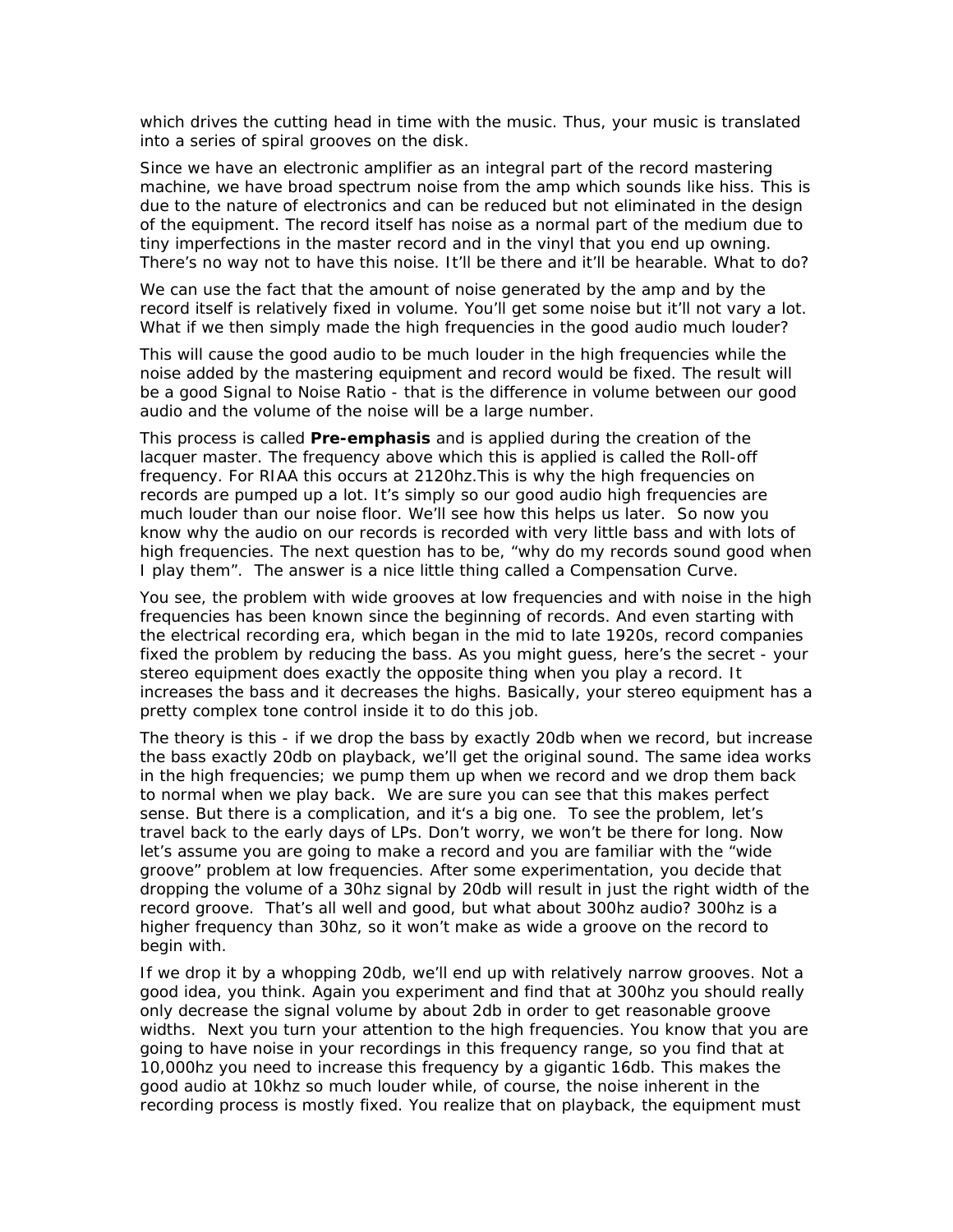now reduce the volume at 10khz by 16db, thus making our good audio sound right while reducing the noise by 16db. But, like in the low frequencies, you discover that at 2000hz the amount of boost while recording, and cut while playing, needs to be only 2db.

In fact, it's even messier than this. As you continue to experiment, you find that each frequency in the audio spectrum needs to be adjusted individually either up or down in volume in order to achieve reasonably sized groove widths along with low noise. How in the name of Alexander Graham Bell can we do this?

The solution is a compensation curve.

# **Here's a picture of the RIAA curve right out of our software.**



Notice how the equalization is represented by a curved line? This is a playback curve, so the low frequencies are boosted while the highs are attenuated. This curve is exactly the opposite of the one used to make an LP. Notice how the amount of boost or cut changes with frequency in a non-linear manner. This curve works to create good sounding records, but it's not the only possible one that could be used. In the early days, there were many different curves which meant that records from one company didn't sound exactly as intended when played on another company's equipment.

This was especially true with 78-rpm records (and early mono vinyl from the 1950s), which used a variety of compensation curves. This is also why some vintage stereo equipment had switches to choose which curve to use on playback. There's even some very high dollar equipment made today which has this feature. Audiophiles pay this price since they want the best possible reproduction. When the LP became popular, a standard EQ curve was proposed by the RIAA and was adopted by all manufacturers. This is now known as the RIAA compensation curve and it is implemented in just about every piece of audio equipment which as a jack labeled "phono". If you plug your turntable into a jack labeled "phono", you can be just about 100% certain that there is a circuit inside which attempts to apply an RIAA compensation curve to the audio that comes off your records.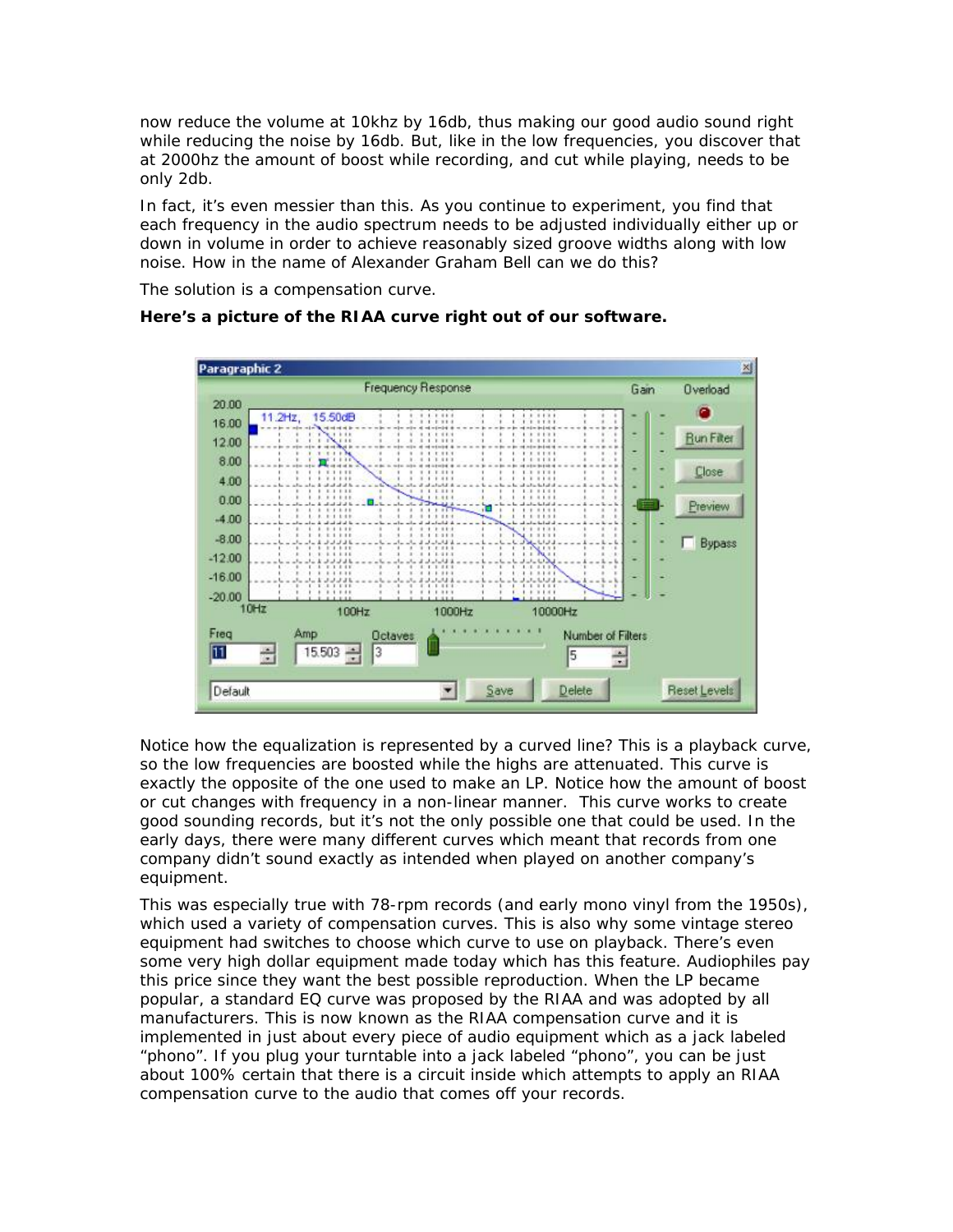So, that's the history. Time to return to the 21st century. We hope you enjoyed your trip.

# **What the??**

"OK, what's the point?" "I already have a RIAA preamp built into my stereo. I've got a decent turntable and decent stereo system. Seems like I must be hearing what the original recording engineer intended." If Alan Parson dropped by this afternoon, he could listen to your copy of Dark Side of the Moon and he'd hear just what he heard when he made the master tape. Right?

#### Wrong.

You see, what you actually hear when you play a record depends on a LOT of things. In order to hear EXACTLY what Alan heard on that day he made the mixdown master, you'd have to have the exact same equipment that he did and you'd really have to listen to it at the same spot he did. You see, no piece of equipment is perfect – they all fail at least in some small way to do their job without flaw. This shouldn't be surprising. Your turntable, amp and speakers play a part in presenting the music and these are not perfect devices either. But let's focus on the preamp for a minute.

Yes, you have a preamp even if you don't have a separate box labeled Preamp. If you have an input labeled "phono", there's a preamp right behind it. If you are playing records, you have one.

Inside your preamp is an electronic circuit that provides the RIAA EQ curve we have been discussing. Ideally, it should provide exactly the curve we see in the illustration above. However, it doesn't. Like all man-made audio equipment, it falls short here or there. If you could plot the actual curve from your own preamp, you'll likely find that in some places yours is above our perfect curve, and in others, it's below it. Ok, that doesn't sound too bad until you realize that even a 3db error above the curve will cause the audio to sound louder at these frequencies than it should.

The preamp you use will make a lot of difference in the sound of the resulting audio. Why is this? While there are a lot of things that can make one piece of equipment sound different from another, one of the areas of greatest importance is the RIAA EQ circuit. You see, these circuits are made up of electronic components – typically resistors, capacitors, and op amps, tubes or transistors. These components themselves are less than perfect and each one adds its own imperfections to the resulting audio.

Here is a list of the types of problems that will occur to some greater or lesser degree with any RIAA analog preamp: (note: this list is a bit technical. If it's Greek to you, just skim over it. The point is that analog RIAA circuits do fail to accurately reproduce the original audio by some amount.)Analog EQ's produce fairly appreciable levels of Harmonic and Intermodulation distortion because of the nonlinearities of the op amps used.

- Analog EQ's produce Noise because of the op amps used.
- Analog EQ's have sloppy frequency and phase calibration because of resistor and capacitor tolerances.
- The left and right channels track poorly because of component variations in terms of tolerance.
- Aging has a substantial effect on capacitors, so what you hear today will be different than what you hear a year or two from now from an analog system.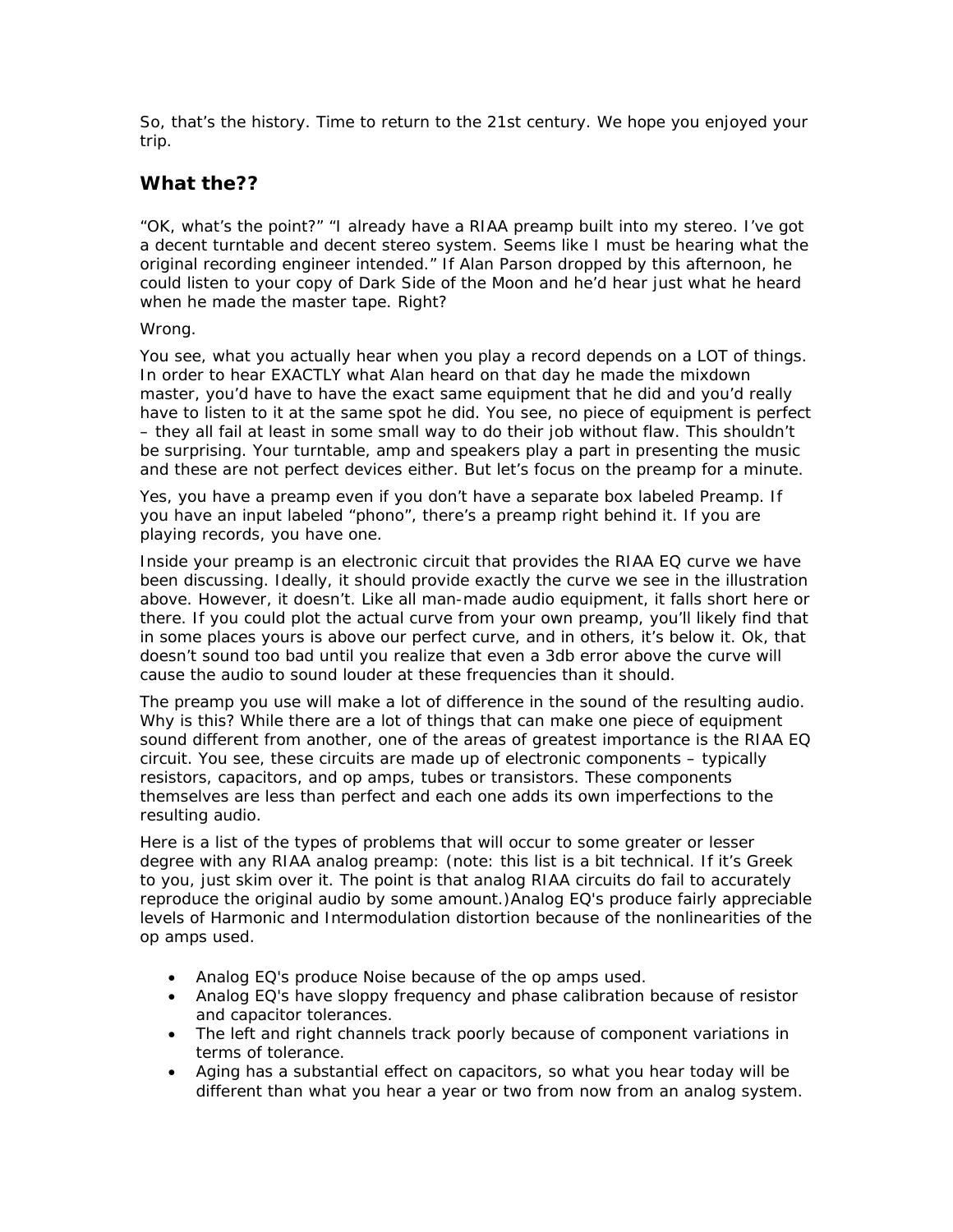- Analog circuits pick up some hum because of the physical loop areas which can not be avoided in the circuit layout.
- Analog circuits display crosstalk due to stray capacitance which can not be eliminated between the channels.
- Analog circuits are somewhat microphonic picking up low levels of room sound or feedback. Try this, - - - turn the gain up on your system and then tap on the EQ. Hmmmm. Like that sound?
- Analog components such as resistors, capacitors and transistors (which are the amplification devices found inside the Op Amps) exhibit a temperature dependency referred to as tempco (temperature co-efficient). Therefore, the performance of an analog circuit (gain and break point frequencies) will change as a function of ambient temperature.
- Physical capacitors exhibit such anomalies as DA (Dielectric Absorption), ESR (Effective Series Resistance) ESL (Effective Series Inductance), Voltage dependent capacitance or incremental capacitance (dC/dV) (which creates non-linear capacitance vs. signal level), and leakage resistance. All of these parasitics cause them to behave in a less than ideal manner when used in an analog circuit.

**Note:** In the above analysis, the words "Discrete Transistors" or "Vacuum Tubes" can be substituted for "Op Amps" which will only make the problems mentioned even worse than the Op Amp case.

This is kind of like looking at your saliva under a microscope and seeing lots of things swimming around, isn't it? Yuck.

We know some of you are now ready to argue that, while your preamp isn't perfect, it still ALMOST dead on. Maybe that is true, but if so, why do reviewers of preamps always stress what it does to the sound?

Here are some examples of real reviews:

- Very good detail, image focus, very dynamic, very good clarity (improved clarity, attack, focus)
- Midrange was the best part which was smooth and warm
- Sweeter and with any violin playing it's simply sonic heaven

These reviewers are right. Preamps do sound different from each other and that difference is, at least in part, caused by various approaches to try and implement an RIAA EQ curve along with the problems we talked about above. Remember, these are comparisons of high end, expensive preamps. Even here, it's obvious that they sound different from each other. And if we assume we want to get the audio the way it was meant to be, they can't all be right. So what to do?

One approach would be run out and buy a bunch of expensive preamps. You can then whittle away some happy hours as you swap them in and out to see which one sounds best. We're not likely to suggest that many folks follow this path. Another approach is a bit more radical. What if we built a preamp without any RIAA compensation in it at all? We'd not then have any problems with the EQ circuit since it simply wouldn't be there.

#### **How's that for a solution?**

Well that might work, but wouldn't we end up hearing what is REALLY on the record? Wouldn't we hear the audio with almost no bass and highs that are way too loud? Wouldn't we have to apply an RIAA EQ somewhere along the line?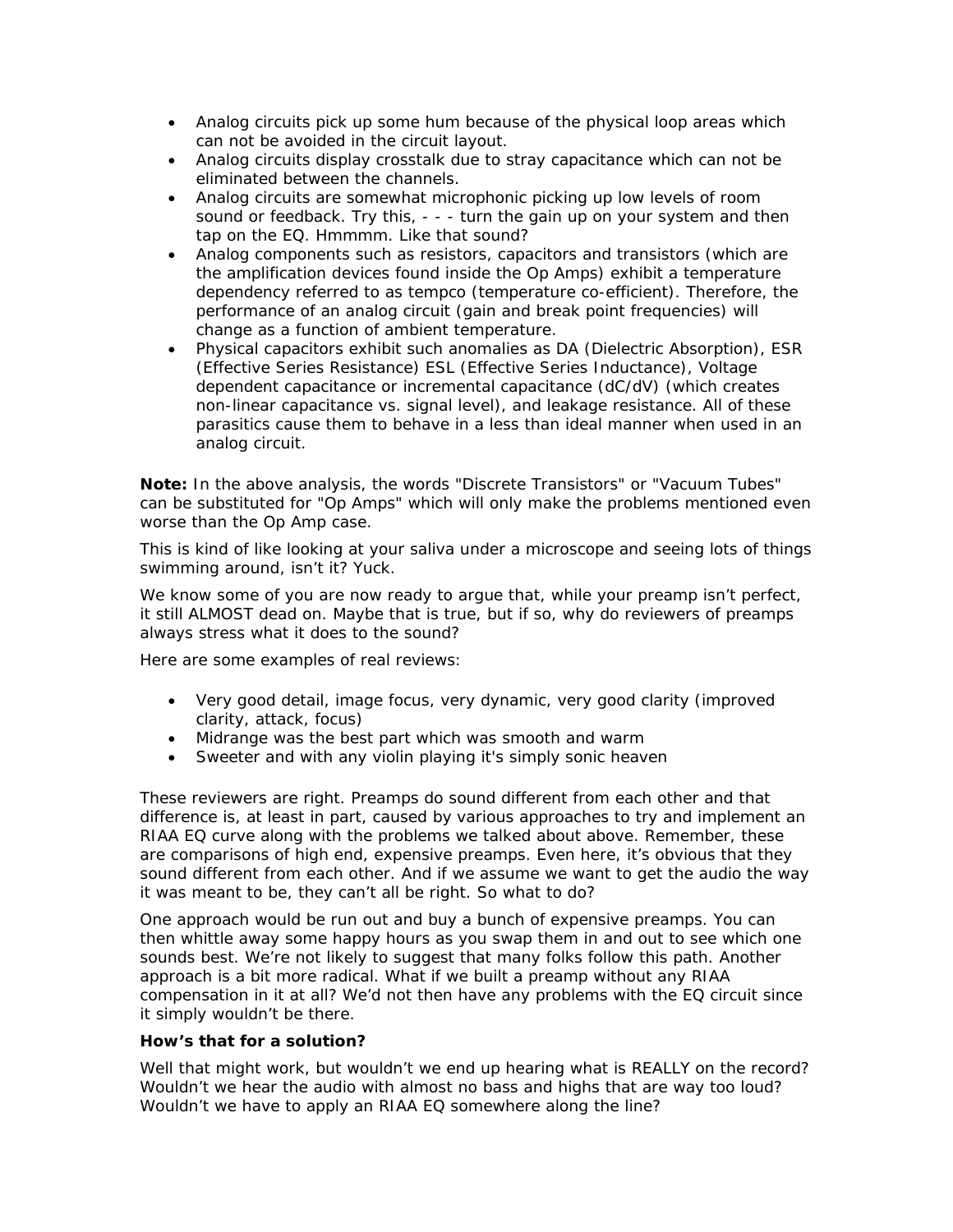The answer is yes, we would, but wouldn't it be great to apply an RIAA EQ curve that was just ever so slightly shy of perfect? You either already have one or can get one for much less than a high end preamp. It's the RIAA EQ Curve which lies in our restoration products. This RIAA EQ curve is amazingly accurate to the limits of the math we perform. Even the best hardware based RIAA EQ will miss the perfect curve here and there. A great one would be off by perhaps as little as a few dB while most will be off by as much as 9db at places along the curve.

There is simply nothing out there that is more accurate.

# **One More Thing**

So, if we apply a great RIAA eq curve, we are getting better audio. But that's not all. Your phono cartridge also has it's own curve which is, you guessed it, not perfect either. A perfect cartridge would output a fully flat frequency response across all the audio frequencies. You don't have a perfect cartridge, so we're going to suggest you also fix it. The way we are going to do that is by using our test record. We are going to play a pink noise signal into our flat preamp and we are going to record it into the computer. Next, we look at the signal with our spectrum analyzer in the software and adjust the signal until it is what it should be. Since we have a known and accurate signal on the record, we can use this to fully flatten out our cartridge, preamp and even sound card input.

When you play the pink noise track you have recorded, you need to create a Multifilter that includes TWO Eqs – one for RIAA and another to compensate for the problems in your system.



## **Your Multifilter will look something like this:**

Now, you just leave the RIAA one alone and adjust the other one for full system flatness. You'll only have to do this once as it won't change unless you change some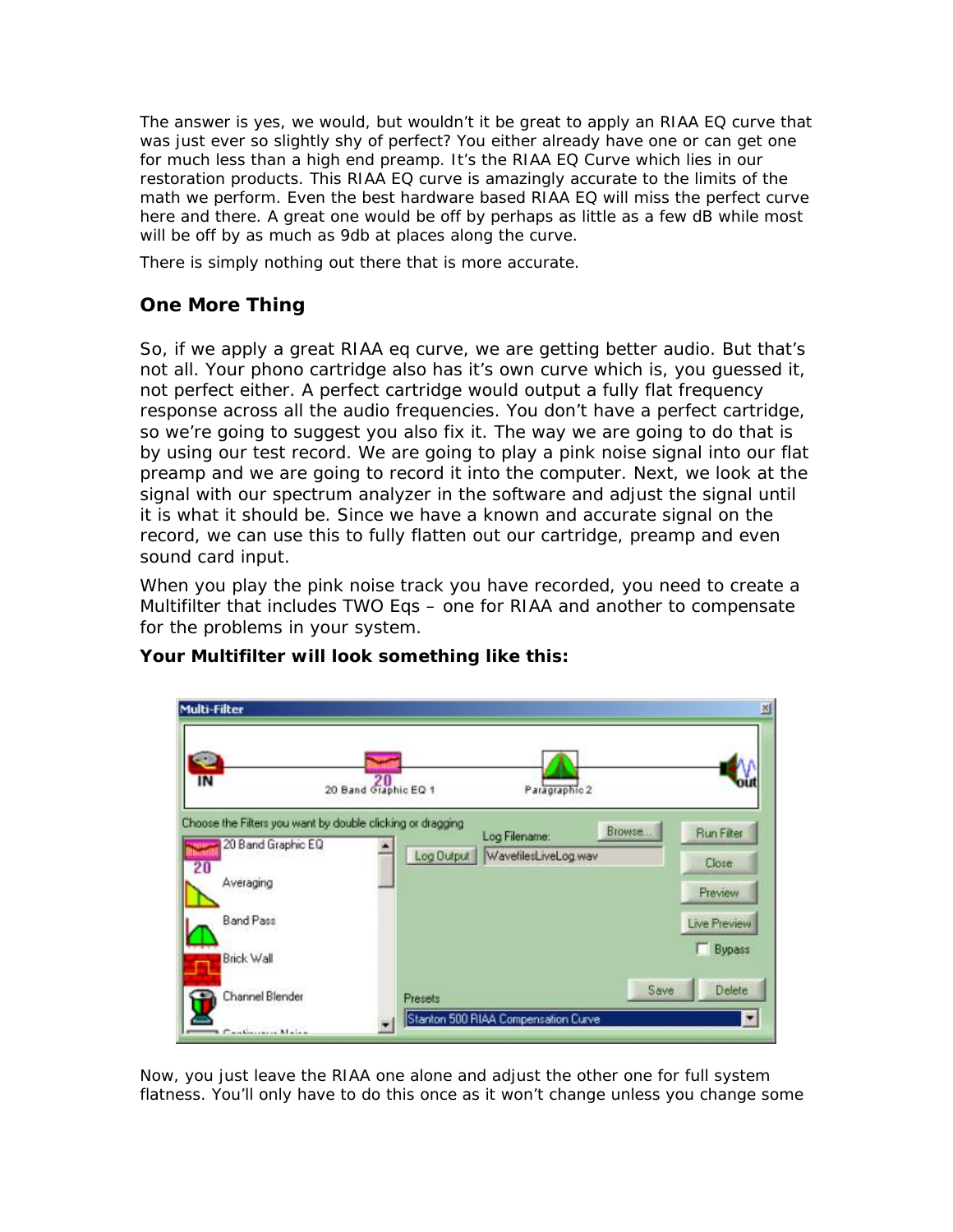piece of hardware. Notice we used the 20 band EQ to flatten out our system, but you could use a second Paragraphic if you want.



#### **Basically, you just adjust the 2nd EQ until it looks close to this:**

So why is the line sloping to down and to the right? This is because pink noise should drop by 3db per octave. Trust us, this is the way it is.

To adjust your own system, use the Spectrum Analyzer set just the way we have it here and duplicate this exact line as closely as possible with the 2nd EQ you have in your Multifilter. Note that the Spectrum Analyzer is set to Averaging mode – this means you'll have to be patient after you make an adjustment to let the instrument average to it's real readings. In practice, you make a small adjustment, click on clear in the spectrum analyzer to make it reset and then wait for a minute or so as the line settles. That's all there is to it. Until now, it was not easy to find a phono preamp without an RIAA curve built in. So we thought we'd fix this problem and present not just one, but two very high quality and RIAA-less flat preamps. We call them the Computer Transfer Preamps or CPT series.

# **The CTP Computer Transfer Preamp Series**

#### **CTP-1000**

Now you can optimize your transfer system and avoid the inaccurate RIAA curve that most preamps apply. With the CTP-1000, you get exactly what the record plays with no coloration at all. Then use DC SIX to put on an almost perfect curve and customize your audio to make your ears happy. Only

#### **CTP2000-Tube**

Now you can have the best of both worlds. You can have the lush warm sounds of expensive tube preamps and the perfectly flat response of the Tracer CTP series with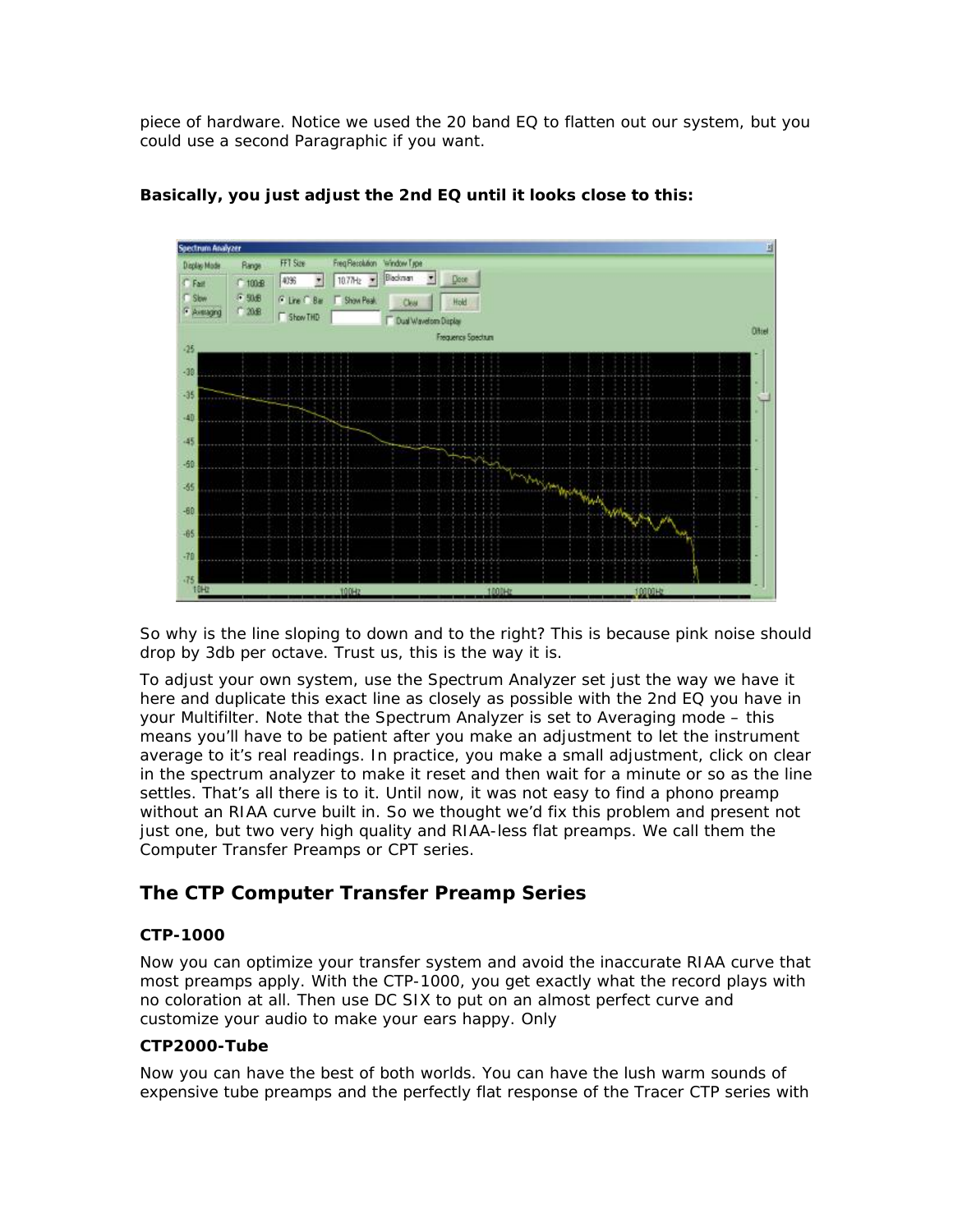a few cool bonuses like a headphone jack, output volume control and even a rumble filter thrown in to bootl 9

# **On to the Soundcard**

A soundcard such as the **Audiophile 192** does the final part of our job. This leaves us with good audio signals that are perfectly in phase and noise that is now 180 degrees out of phase. When we mix together the In Phase audio signals, we'll get a good clean signal, but when we mix together the now Out of Phase noise signals, they will cancel each other out.

# **Setting Up Your Turntable**

#### **HI FI News Test LP**

To truly get the sound onto the hard drive in the best possible way, we are glad to offer you a new Test LP. This is a special type of record that allows you, when used in combination with DC Six, to insure that flat audio is being recorded to the hard drive. This LP has tracks which are used to set up your cartridge and turntable and also provides a pink noise source that we can use to correct for various types of nonlinearities that may be in your cartridge, turntable, cables, etc.

# **Master To DVD**

#### **DiscWelder Bronze DVD Mastering Software**

So, we are going to bring our audio into the soundcard using our new Preamps. Next, we record it to the hard drive in super quality as well. Now, we want to suggest you write audio DVDs in this same super quality. You will hear the difference. You can even make a high-resolution audio DVD and also a standard audio CD.

## **Our Software Is The Key Here**

#### **Audio Mentor**

This product is designed to make the process of audio restoration and enhancement as easy as it can be. Go easily from Vinyl or Tape to CD in a wizard format. This new product has a checkbox built right into it for the Tracer Flat phono preamps. Record in flat and Mentor automatically applies the correct eq curve.

#### **DC SEVEN**

DC SEVEN is the key to the whole new approach. You use it just the way you used it to clean up your audio and remove the noise. But now, we will use DC Seven to not only provide the RIAA EQ in a super accurate manner, but we'll also use it to fully flatten your audio so you can start from a known point.Next, we'll throw off our 1970s perceptions, and realize that DC SEVEN is the perfect tool to overcome differences in your records, imperfections in your audio equipment and even aging of your ears. In short, we'll use the audio enhancement tools in DC SEVEN to not only remove noise, but to also color the audio so it sounds best on your equipment and to your ears. This is a major change in how we think about audio. Once we realize that